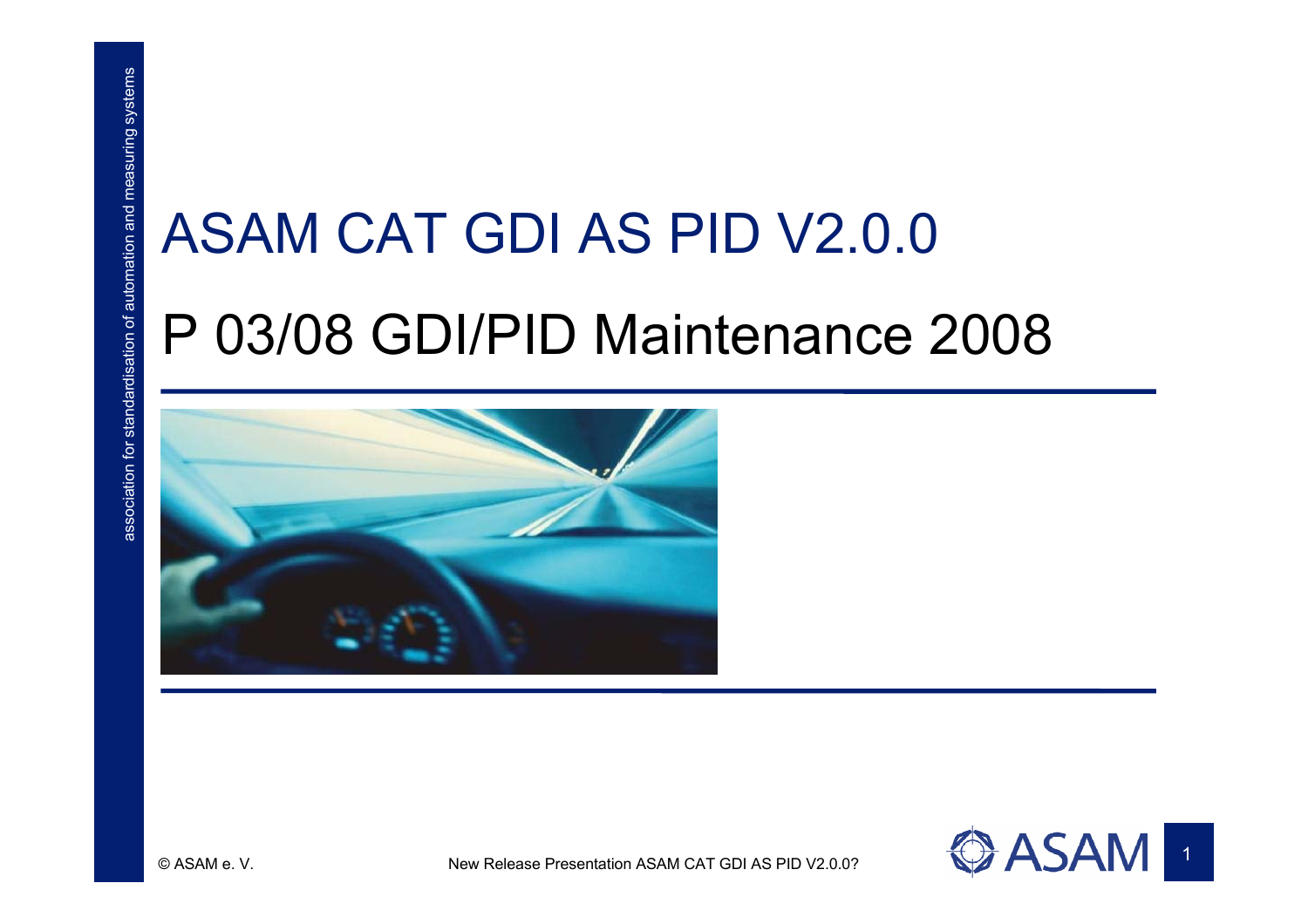# Dates and Deliverables<br>This version is seen as part of the ASAM GDI Base<br>standard, for which reason it is named as Part 3 of this.<br>The Deliverable from 31.08.2009 contains:<br>- Specification document (named Programmers Guide

- 
- 
- Example for GDI Demo

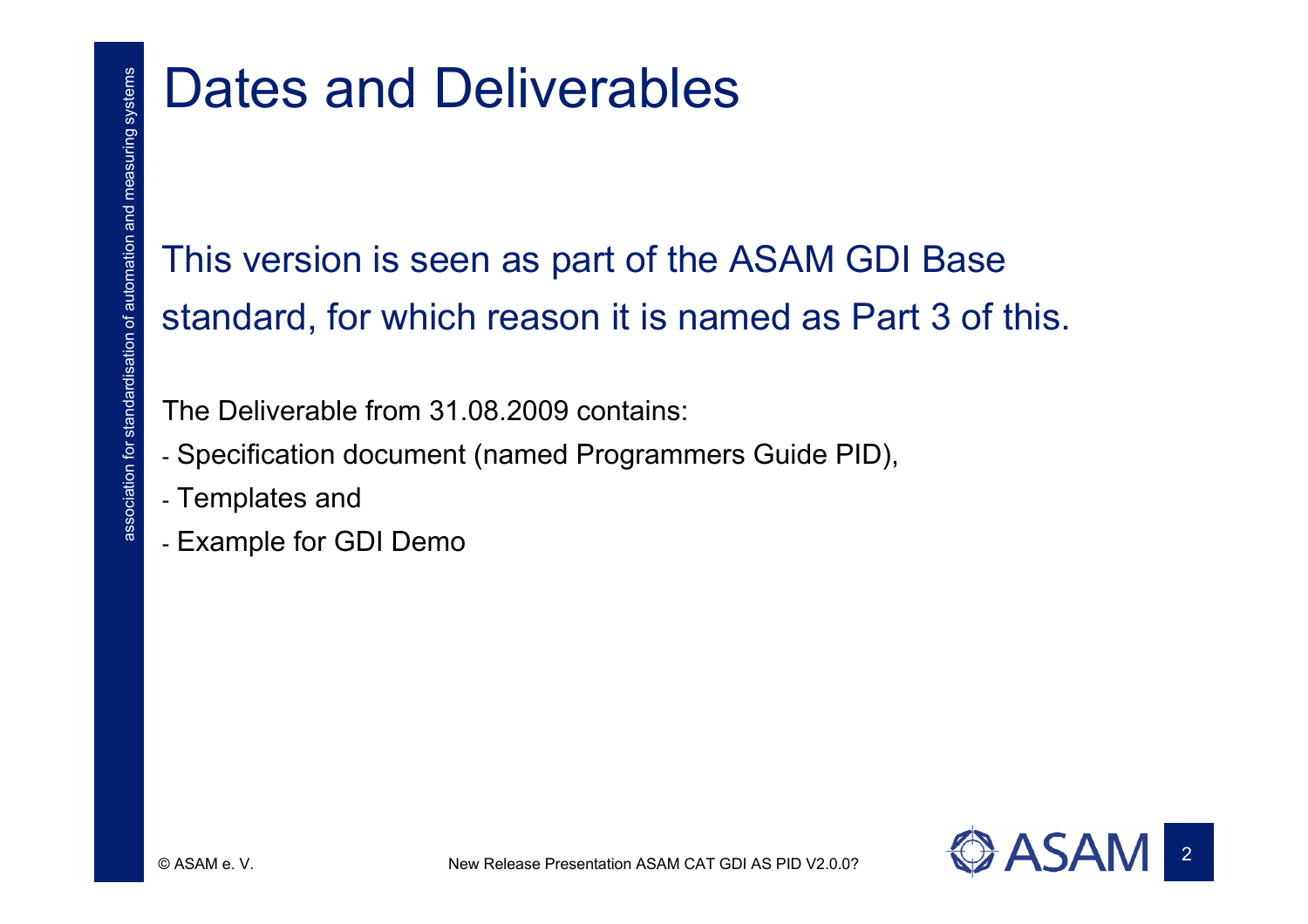



3

© ASAM e. V. New Release Presentation ASAM CAT GDI AS PID V2.0.0? New York AND THE INTERNATION ASAM CAT GDI AS PID V2.0.0?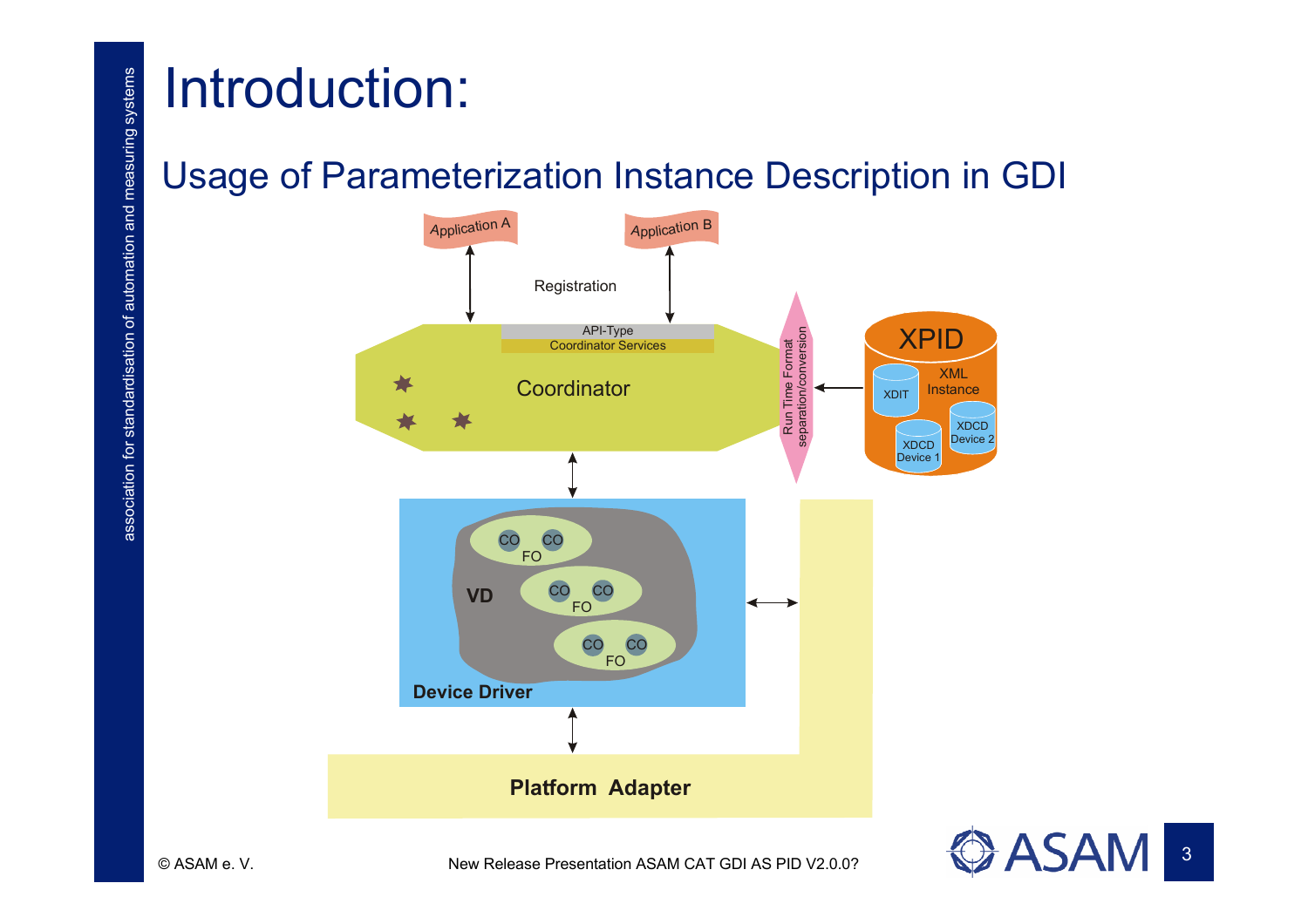- 
- 
- 

- **Approach**<br>
Goal<br>
 Description of Device Capability<br>
 Description of Device Information Text<br>
 Definition of Parameterization Instance Description (values and sequences)<br>
General<br>
 Adjustment with ISO 20242-4 (General
	- -Description of a Device Capability is independent from parameterization
	- PID xsd is seen as a specialization of GDI xsd

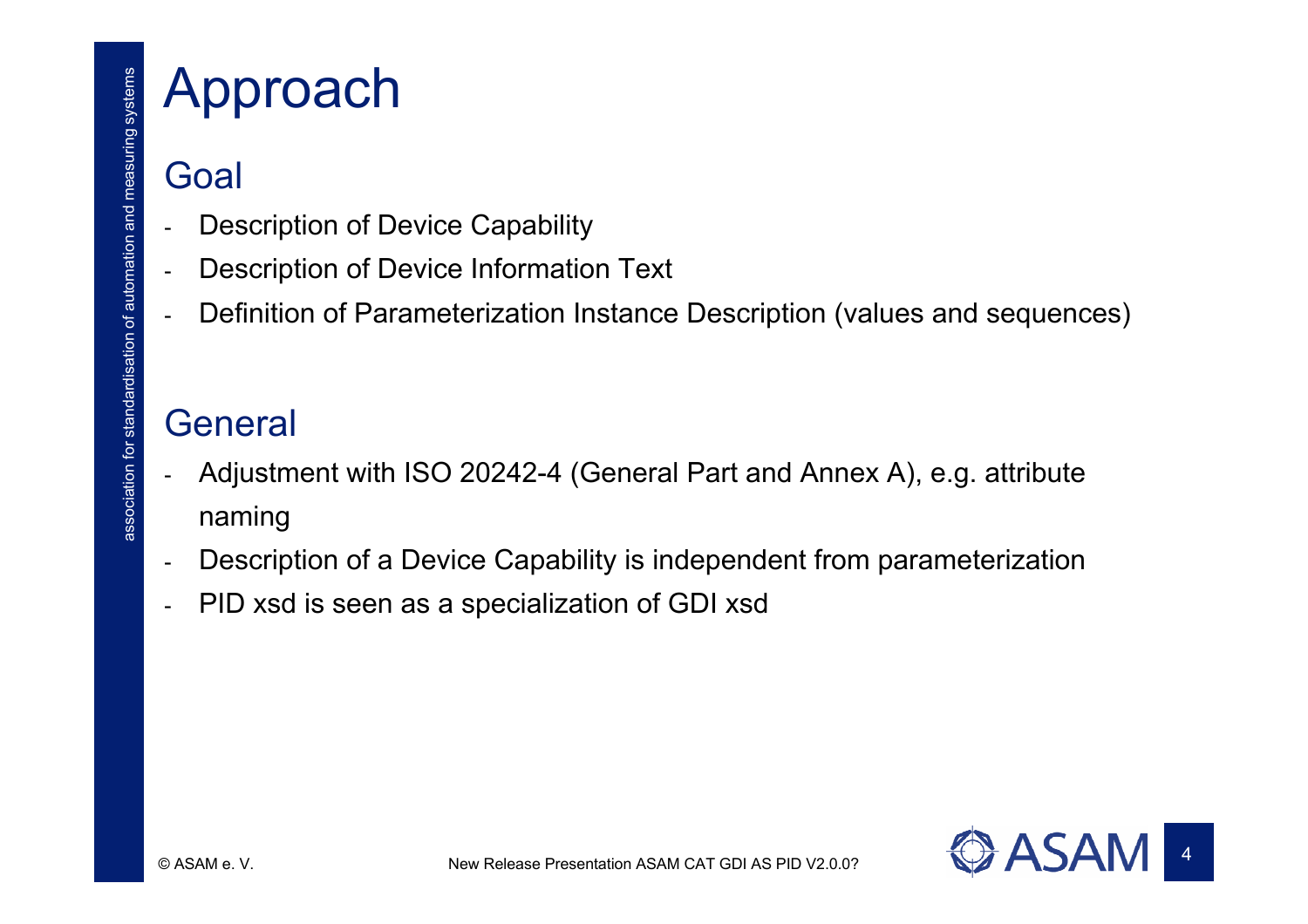

© ASAM e.V.

**ASAM**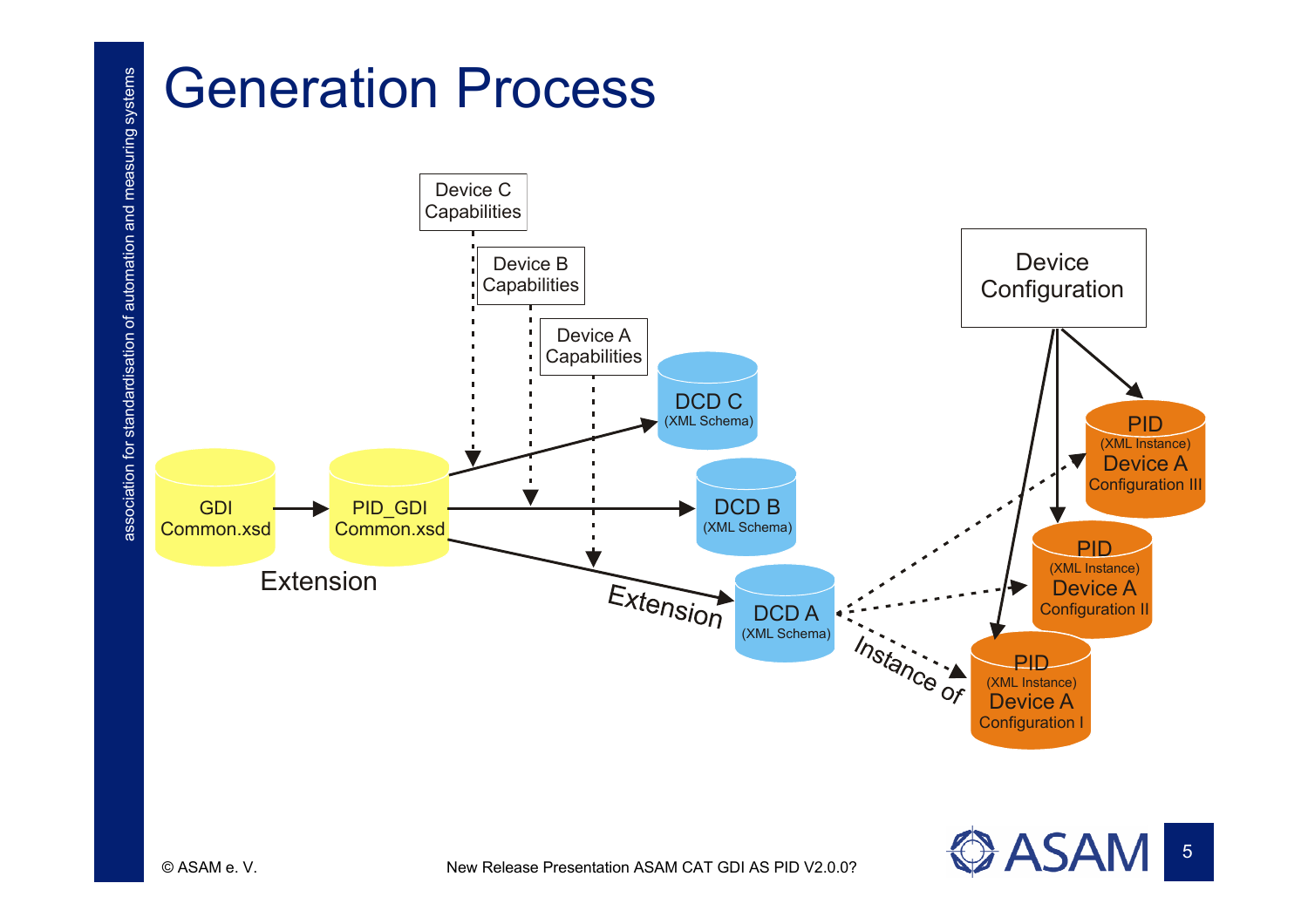- **Content**<br>- PID as specialization of GDI contains description of Device Capabilities<br>(classical DCD Content) and definition of Parameterization Description<br>(instance names, initialization order [ instance values and instan
	-



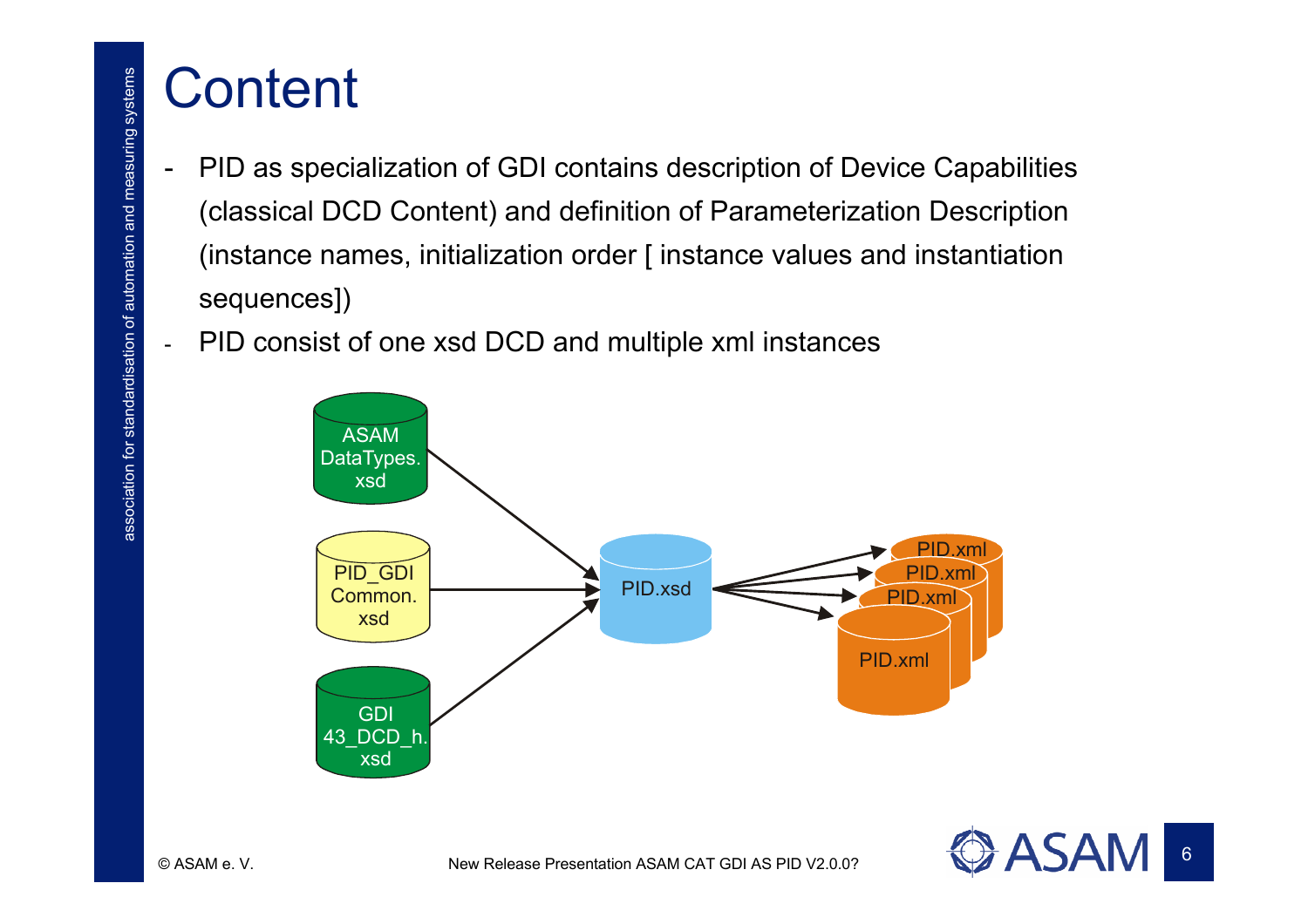- 
- 
- What's New<br>- Class identification is done by category content and not by class naming<br>- ModuleControl is defined for compatibility reasons with IDL ASCII DCD<br>- Example GDI Demo uses an derivation from PID\_GDICommon and sho

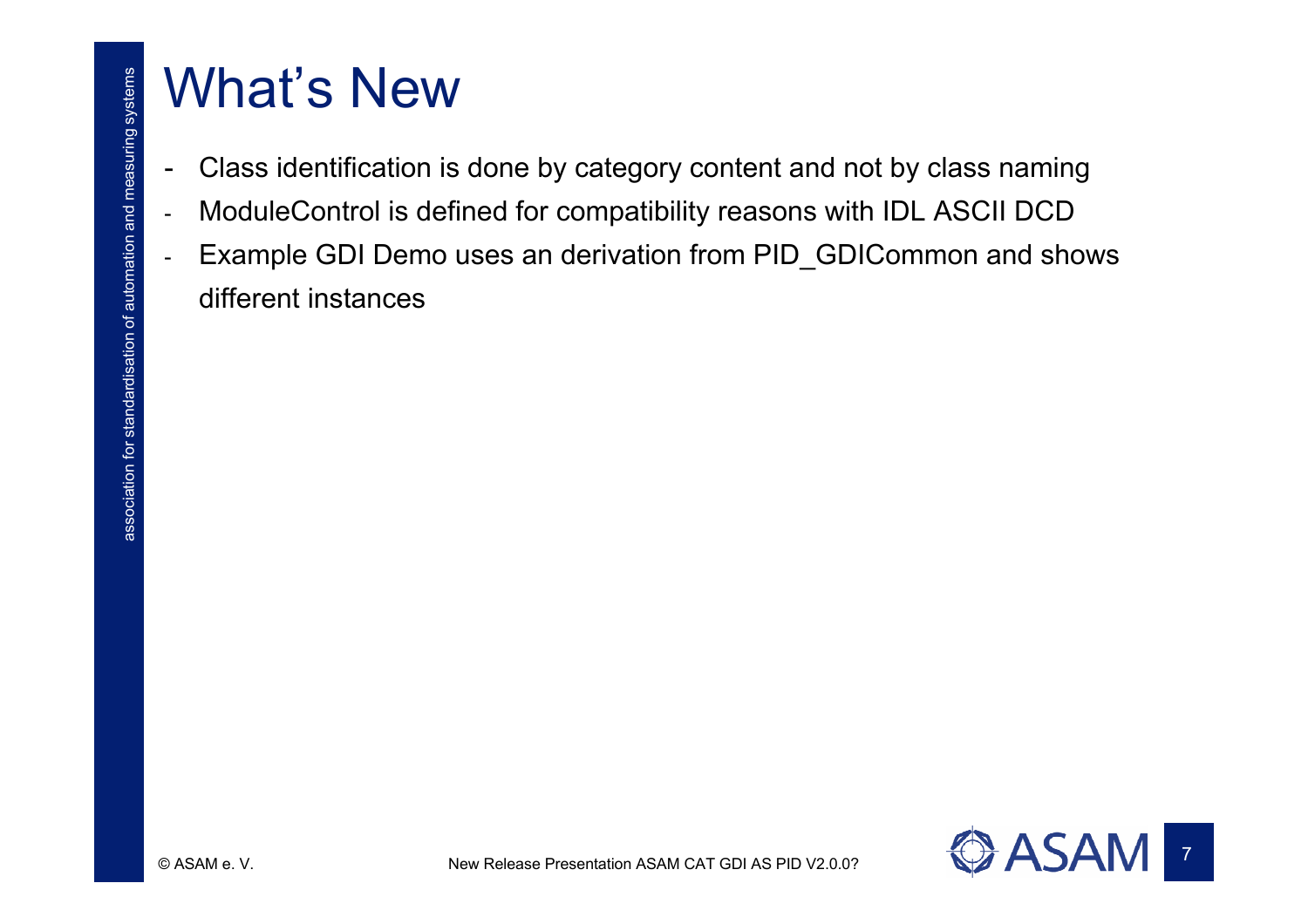- 
- 
- 
- Advantage<br>
 complete Offline Configuration possible<br>
 configuration is separated from generation of Device capability description<br>
 Configuration can be created in multi step process<br>
 Supplier specific information's c
	-
	-

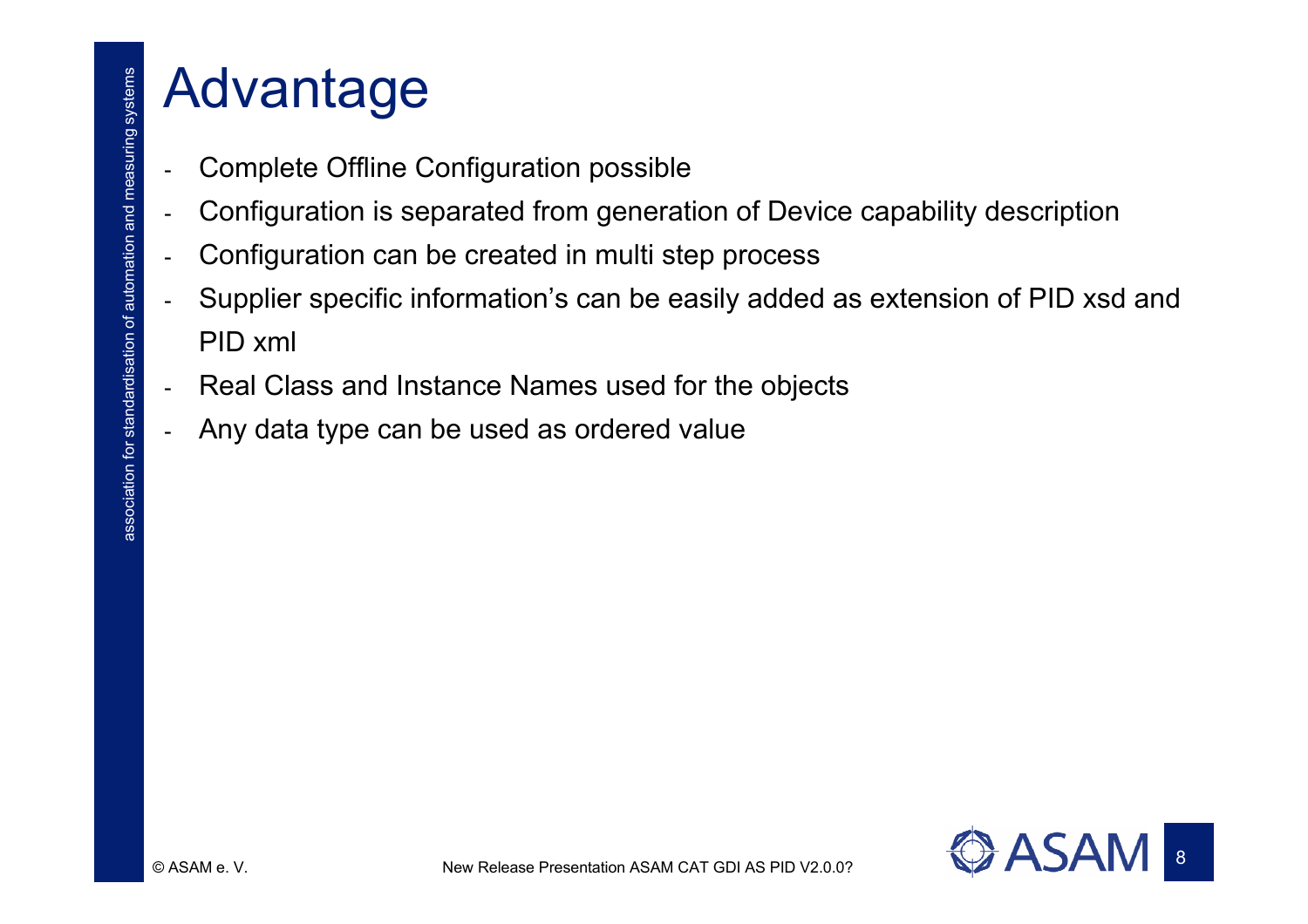- 
- Compatibility Rules for xsd<br>- Description and parameterization can be realized for GDI Versions 4.3.2 and<br>4.4.0 (respective 4.5.0)<br>- GDI requires no derivation from GDICommon (if GDI Schema content,<br>specified via category of single and multiple initialization